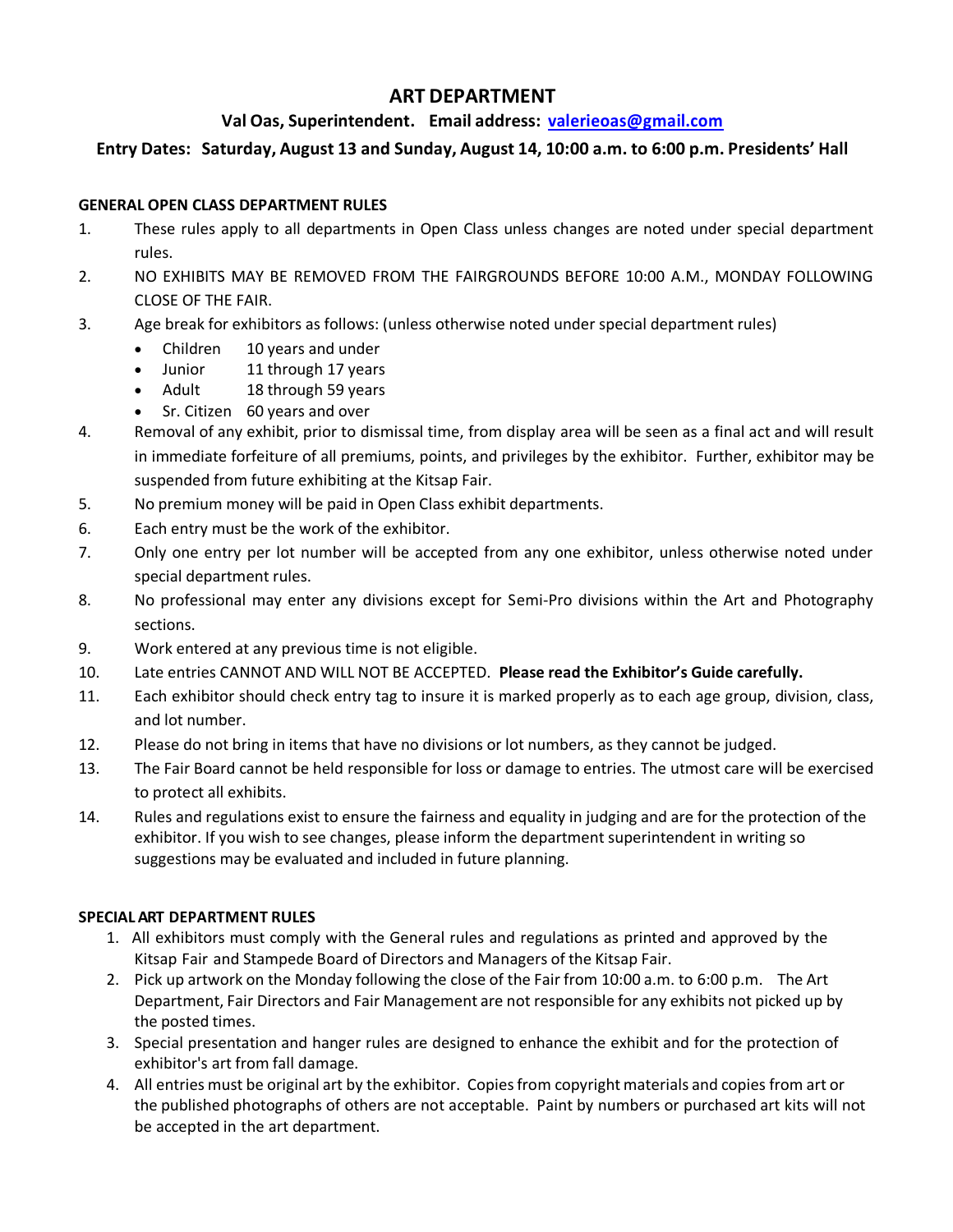- 5. Classroom work must be identified as a Lot 3.
- 6. Entries must be work that has not previously been exhibited at the Kitsap County Fair.
- 7. Semi-Pro Division shall be defined as any artist having previously sold art for profit and made a taxable amount of income from their sales. Any exhibitor who has not produced art with intent to market and who has not sold artwork shall enter into the Amateur Division.
- 8. Two pieces of work are allowed per class. Lot style unrestricted. The maximum number of entries is four per exhibitor.
- 9. Maximum overall presentation size shall not exceed 24 inches x 24 inches. Please contact the Superintendent via email in advance about exceptions.
- 10. The Superintendent reserves the right not to display any artwork judged to be inappropriate for display at a family fair. Nudity or sexual content will not be allowed to enter, no exceptions.

#### **ART PRESENTATION GUIDELINES**

- 1. **Regardless of Division,** all entries should be properly matted and/or framed, and have hooks or wire installed for hanging.
- 2. All lightweight artworks, such as those made on paper, shall be mounted on a stiff cardboard/foam board backing cut straight and squared and equipped with a self-adhesive plastic picture hanger suitable for hanging the art on pegboard hooks.
- 3. Wire hooks are optional for light-weight pieces; however, they are preferred for all artworks due to their stability.
- 4. Heavy-weight paintings, such as those on canvas, shall be equipped with eye screws and picture wire for hanging on pegboard hooks.
- 5. Glassed items shall be framed and wired for hanging on pegboard hooks.
- 6. We highly encourage individualsto properly mount, frame, and wire their pieces in advance.
- 7. **All entriesshould be made suitably for hanging on Pegboard hooks. DO NOT** use string, thread, tape, or metal saw-tooth hangers, or use frames that have these equipped. These may not support your artwork during the fair, and we do not want your work to fall down and be damaged. The artist is liable for any damages that may come from artwork(s) falling before or during the fair due to the listed above insecure hanging methods.
- 8. The Art department, Fair Directors, and Fair Management are not responsible for art that falls or has damage due to improper mounting & framing per art department rules and regulations.

**NOTE:** Hangers and matting services will be available at time of registration through The Artist's Edge. This will cost extra; prices range from \$.025 to \$25 or more depending on the scale and size of services needed. On average a self-adhesive plastic hanger will cost \$0.25 each, and a wire for hanging will cost \$5.00 per artwork.